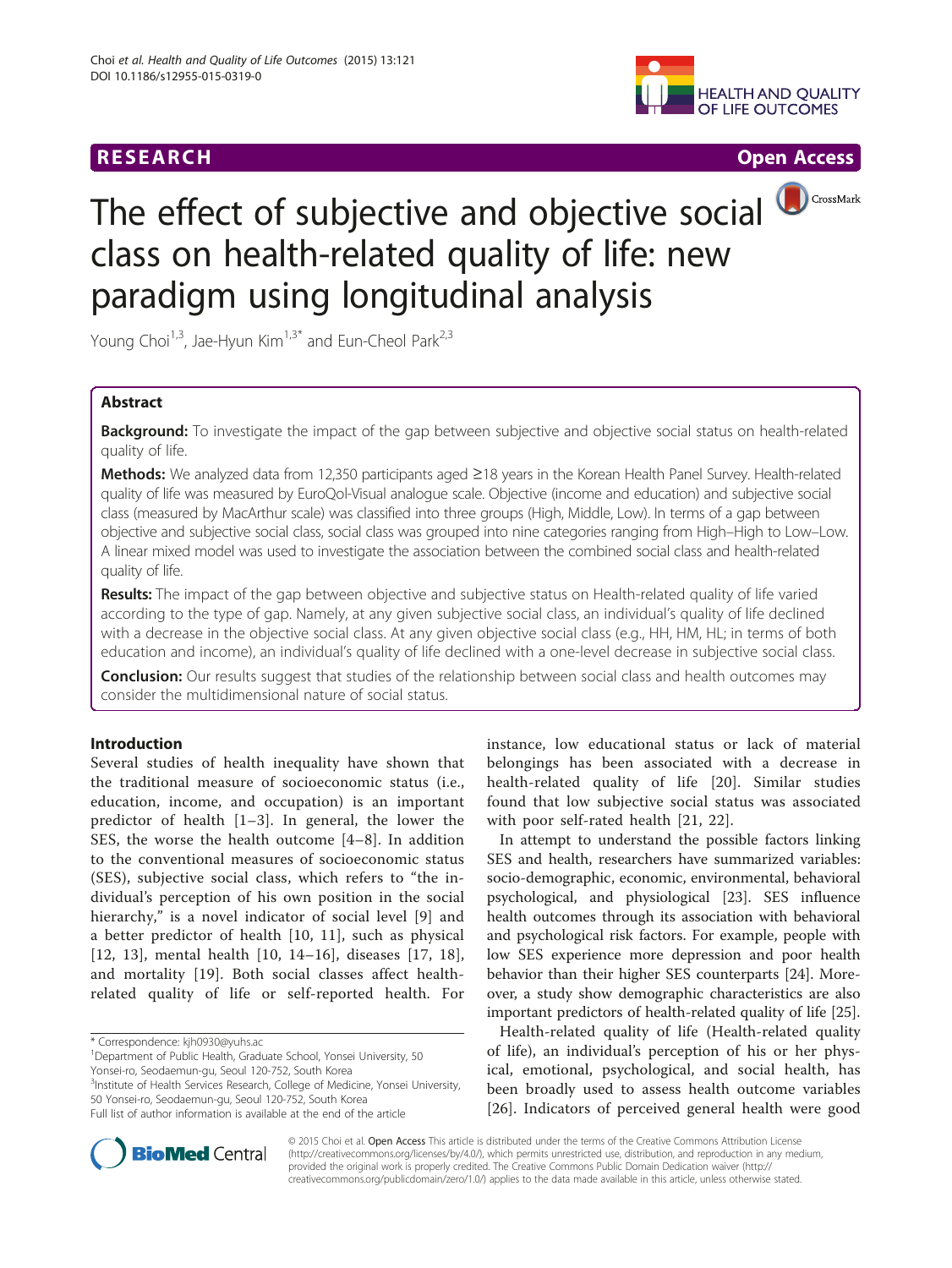predictors of an individual's future health care use and mortality despite the subjective nature of the concept [\[27](#page-10-0), [28](#page-10-0)]. Indeed, health-related quality of life is an important predictor of mortality [\[29](#page-10-0), [30](#page-10-0)], morbidity [\[31](#page-10-0), [32\]](#page-10-0), and poor health [\[33\]](#page-10-0).

The association between social class and health or health-related quality of life is well established. Previous studies have shown that even though education and income are correlated with subjective social level [\[11,](#page-9-0) [34](#page-10-0)–[37](#page-10-0)] and subjective social status is a better predictor of health outcome after traditional measures of SES and other factors [\[35\]](#page-10-0) are controlled. No studies, however, have investigated how much there is a gap between objective and perceived social status on health outcomes.

In this context, we focused on the multidimensional nature of social class by using a novel approach to measure differences between subjective and objective social status in terms of a disparity, or a gap, between subjective and objective social status. We investigated the association between the gap and health-related quality of life in the Korean population. The investigation of health-related quality of life may be of particular importance in South Korea, where self-rated health is among the lowest in the world despite the fact that overall health in Korea is better than the Organization for Economic Co-operation and Development average [[38\]](#page-10-0). Our findings may provide further understanding of the multidimensional nature of social status in relation to health outcomes.

# **Methods**

## Study sample

We used data came from the Korean Health Panel Survey (KHPS). KHPS is designed to create nationally representative longitudinal data, which collected between October 2008 and December 2011. Detailed data and information on families and individuals are as the following: demographic and socio-economic characteristics of individuals, health behaviors and health awareness, and health care utilization and expenditure. The panel in the 1st wave for 2008 consisted of 21,283 participants in 6171 households. The numbers of individuals and households in 2009, 2010, and 2011 were 19,154 and 6314; 17,878 and 5956; and 17,037 and 5741; respectively.

For this study, we chose to use the 2009 and 2011 data because it included subjective questions about social class targeting adults aged 18 or above. Among 19,154 participants in 2009, we excluded 6552, 57, and 7 respondents without information on subjective social class, household income, and health-related quality of life, respectively. From 12,538 individuals, 188 individuals without information on health risk and behavior (smoking, physical activity, and chronic disease) were excluded. Thus, our analysis included 12,350 individuals from the 2009 survey. Among 17,037 participants in 2011, we excluded 5274 individuals without information on subjective social class and 5 individuals without information on household income. Thus, the 2011 data included a total of 11,758 individuals.

Nine thousand nine hundred forty-five participants responded on both panel surveys in 2009 and 2011, in addition, 2410 participated in 2009 only and 1819 solely in 2011. Thus, a total number of enrolled subjects in this study were 14,172. A repeated-measurement using linear mixed model was performed for this analysis. Therefore, those who participated once (2009 or 2011) were measured once, and those who participated in both surveys were counted twice.

#### Study variables

# Health-related quality of life (HRQoL)

Many reliable and valid instruments to calculate HRQoL are available. The selection of the most appropriate instrument depends on the population, the outcomes of interest, the purpose of assessment, and the characteristics of the instruments. There are two types of instruments in measuring HRQoL. (1) Generic instruments offer the opportunity to compare results across patient and population cohorts, and some can provide normative or benchmark data from which to interpret results. Widely used generic health status measures are the Short-Form Health Survey (SF-36) [\[39](#page-10-0)], the Nottingham Health Profile (NHP) [\[40\]](#page-10-0), and the five dimensions of the EuroQoL questionnaire (EQ-5D) [\[41\]](#page-10-0). (2) Targeted instruments ask questions that focus on the specific condition or treatment under study and, as a result, tend to be more responsive to clinically important changes than generic instruments. Examples of such measures include the Functional Assessment of Cancer Therapy–Lung (FACT-L) developed for use with lung cancer patients [[42\]](#page-10-0), the Arthritis Impact Measurement Scale (AIMS) [\[43](#page-10-0)], and the Spinal Cord Injury Quality of Life Questionnaire (SCI-QL 23) [[44\]](#page-10-0).

In this study, the Euroqol visual analogue scale (EQ-VAS), which is widely used as a strong predictor of global self-rating health status, was used to assess individuals' health state as an outcome variable. The EQ-VAS records the respondent's current health on a vertical, visual analogue scale with the endpoints "worst imaginable health state" and "best imaginable health state," ranging from 0 (worst health state) to 100 (best health state) [[45](#page-10-0)]. This instrument provides a quantitative measure of health outcome as judged by the individual respondent.

## Objective social class

We focused on two dimensions of objective social class (household income and education level). Equivalized household income is an indicator of the economic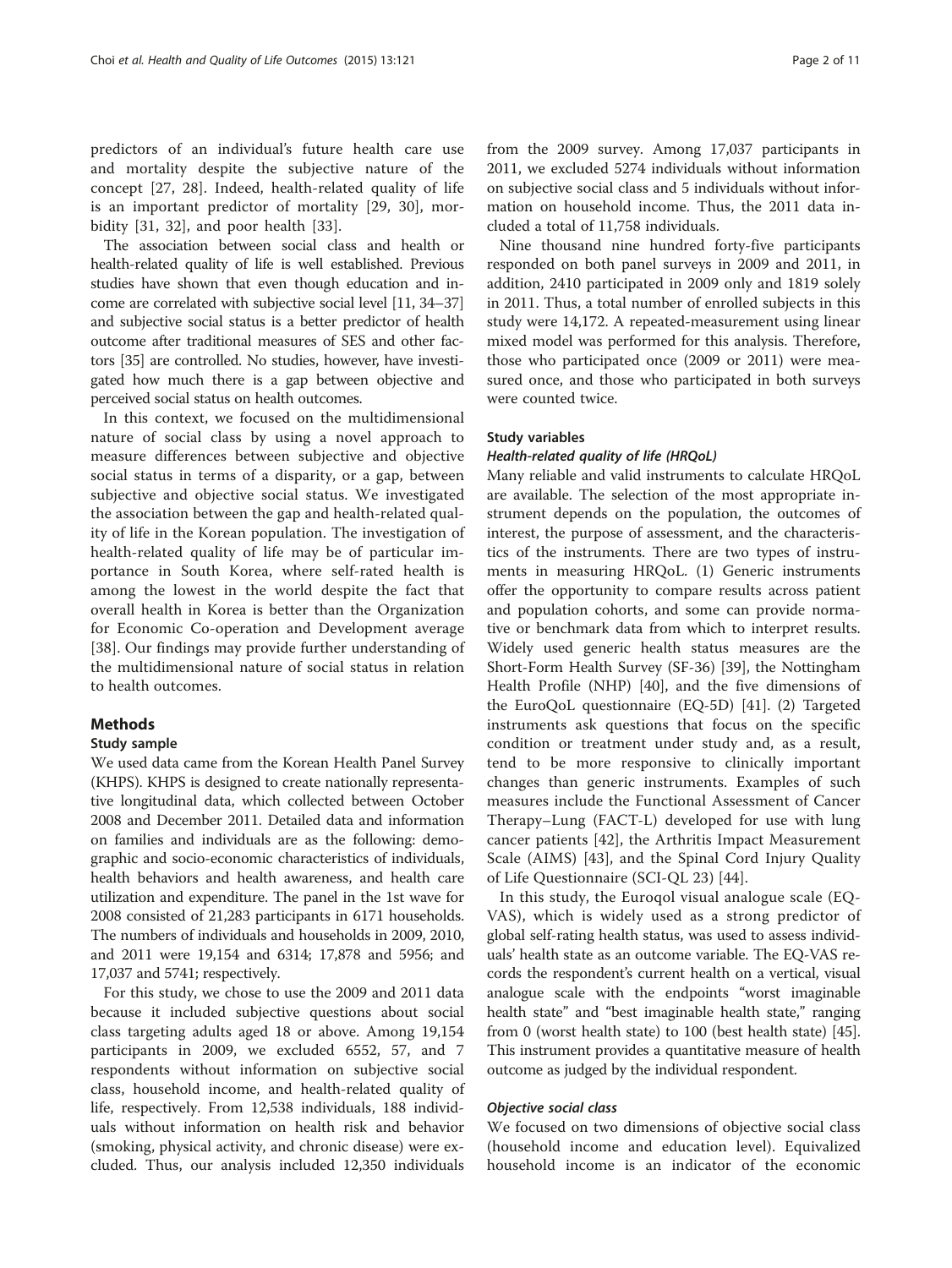resources available to each member of a household. Mean equivalized household income is calculated by adding the equivalized household incomes of all members of a household and dividing by the number of household members, which ensures that the contribution of an individual in a large household is the same as that of a person living alone. Thus, equivalized household income is the total household income adjusted by an equivalence scale to facilitate comparisons between households of different sizes and compositions. The number reflects the fact that a larger household requires a higher level of income than a smaller household to achieve the same standard of living. We calculated household income by dividing the yearly household income by the square root of the number of household members [\[46](#page-10-0)]. Household incomes were ranked from lowest to highest using the Statistical Analysis System (SAS) Rank function and grouped into three categories (High, Medium, and Low).

Education level was divided into three categories taking into account the cultural environment of South Korea: middle school or lower (Low), high school (Medium), and college or higher (High).

## Subjective social class

Subjective social class was measured by asking the respondents to assess their perceived social position using a pictorial representation of a ladder [[47](#page-10-0)]. Pictures of ladders with 10 rungs were shown along with the following instructions: "Think of this ladder as representing where people stand in South Korea. At the top of the ladder are the people who are the best off—those who have the most money, the most education, and the most respected jobs. At the bottom are the people who are the worst off—those who have the least money, least education, and the least respected jobs or no jobs." The respondents were asked to consider their current situation and rank themselves within the South Korean population. The items were coded so that higher scores indicated higher subjective social class. We ranked selfreported social class from lowest to highest using the SAS Rank function (i.e., High, Medium, and Low).

## The gap between objective and subjective social status

The gap represents the difference between objective (household income and education level) and subjective social status. We classified the reported gaps into nine categories ranging from high SES (household income or education level) and high subjective social class to low SES and low subjective social class (i.e., High–High, High–Medium, High–Low, Medium–High, Medium– Medium, Medium–Low, Low–High, Low–Medium, and Low–Low).

## Covariates

Residence was categorized as urban (Seoul, Daejeon, Daegu, Busan, Incheon, Kwangju, or Ulsan) or rural (areas not classified as a city). Employment status was categorized as employed or unemployed, which included housewives and students. Individuals were classified as currently married or never married, with the latter group including respondents who had previously been married or were widowed or divorced. Self-reported depressive symptoms were determined from the response to the question "Have you ever felt sadness or despair that interfered with everyday life for 2 or more continuous weeks during a 1-year time period?" The presence of depressive symptoms was categorized as yes or no. Furthermore, the presence of chronic disease was included in our models, and alcohol use, smoking status, and days of exercise per week were included as covariates. These variables are the level-2 covariates (between-subject).

#### Statistical analysis

Chi-square tests, t-test and a longitudinal data analysis were used to investigate the impact of the gap between SES and subjective social class on health-related quality of life. We used a linear mixed model to analyze two waves data nested within individuals. The linear mixed model is a tool for analyzing longitudinal data that arise in areas as diverse as clinical trials, epidemiology, agriculture, economics, and geophysics. This model is explained by the flexibility they offer in modeling the within-subject correlation often present in longitudinal data, and by the handling of both balanced and unbalanced data (i.e., data sets with different numbers of observations per subject, or subjects measured at different time points) [\[48](#page-10-0)]. All statistical analyses were conducted using SAS 9.2 (SAS Institute, Inc., Cary, NC, USA), and two-tailed  $p$  values  $\leq 0.05$  were deemed statistically significant.

# Results

The baseline (2009) socio-demographic characteristics of the study participants ( $n = 12,350$  $n = 12,350$  $n = 12,350$ ) are shown in Table 1. We found little difference between the distributions of the weighted and unweighted percentages. The mean population EQ-VAS scores were 71.99 (unweighted) and 72.81 (weighted).

Table [2](#page-4-0) shows the number of participants and mean health-related quality of life at baseline according to gap classification. The analysis of mean health-related quality of life according to the income, education, and subjective social class levels revealed a significant positive correlation between the weighted mean health-related quality of life and income (Low, 68.15; Medium, 73.95; High, 76.03; p < 0.0001), education (Middle school or lower, 66.56; High school, 73.94;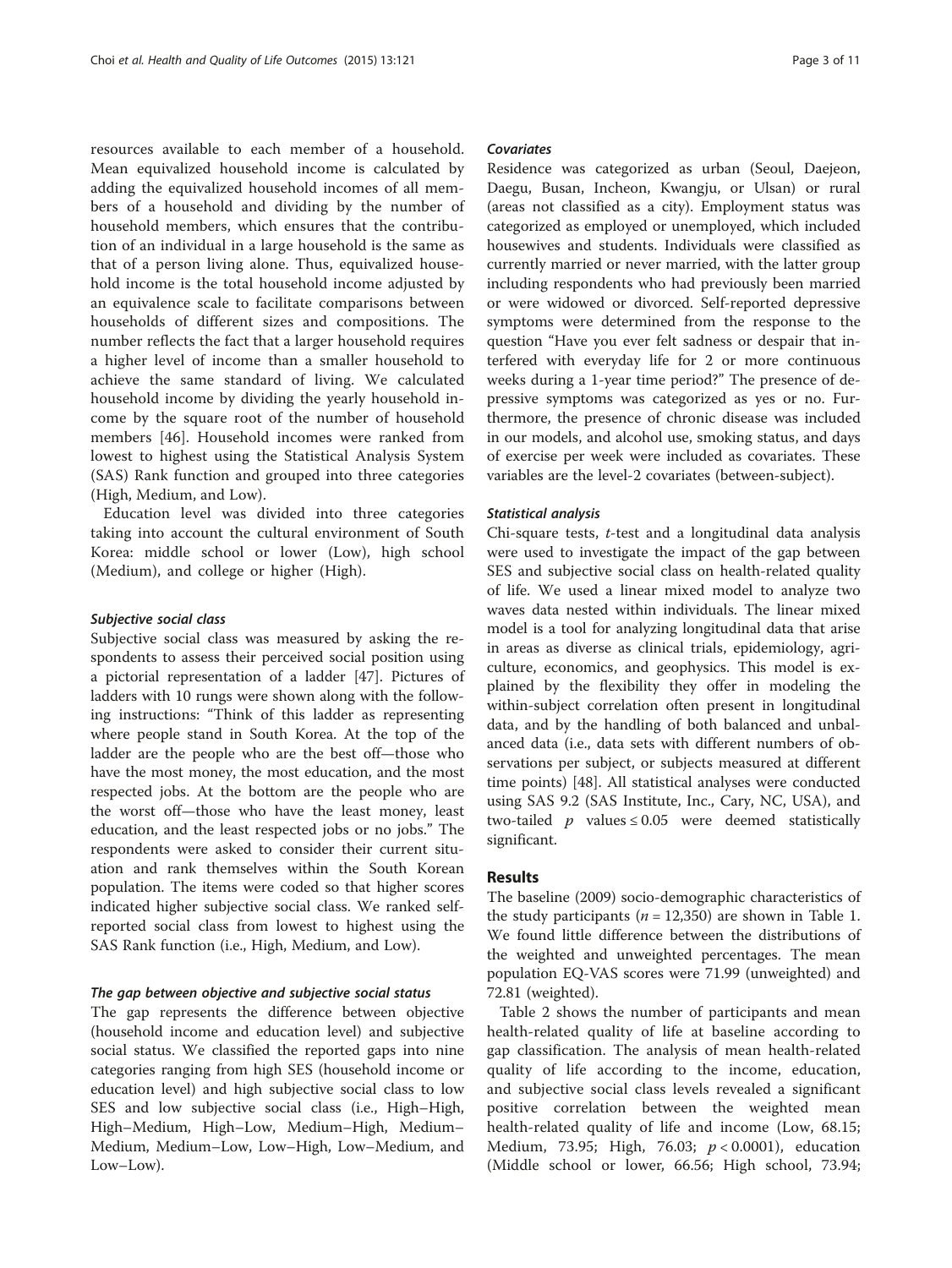|                            | Total  | Unweighted | Weighted | Health-related quality of life (EQ-VAS) |               |       | $p$ value |
|----------------------------|--------|------------|----------|-----------------------------------------|---------------|-------|-----------|
|                            |        | %          | $\%$     | Unweighted mean                         | Weighted mean | SD    |           |
| Sex                        |        |            |          |                                         |               |       | < 0.0001  |
| Male                       | 5,390  | 43.6       | 44.5     | 74.36                                   | 75.10         | 15.46 |           |
| Female                     | 6,960  | 56.4       | 55.5     | 70.16                                   | 70.98         | 16.54 |           |
| Age                        |        |            |          |                                         |               |       | < 0.0001  |
| $\leq$ 29                  | 1,547  | 12.5       | 16.5     | 76.72                                   | 76.75         | 17.17 |           |
| $30 - 39$                  | 2,423  | 19.6       | 21.9     | 74.85                                   | 74.92         | 15.53 |           |
| $40 - 49$                  | 2,637  | 21.4       | 22.8     | 74.40                                   | 74.34         | 15.48 |           |
| $50 - 59$                  | 2,183  | 17.7       | 17.4     | 72.48                                   | 72.86         | 15.30 |           |
| $60 - 69$                  | 2,010  | 16.3       | 12.2     | 68.74                                   | 68.92         | 15.08 |           |
| $\geq 70$                  | 1,550  | 12.6       | 9.2      | 62.23                                   | 61.99         | 15.98 |           |
| Residence                  |        |            |          |                                         |               |       | < 0.0001  |
| Urban                      | 5,611  | 45.4       | 47.6     | 72.83                                   | 73.58         | 16.05 |           |
| Rural                      | 6,739  | 54.6       | 52.4     | 71.29                                   | 72.11         | 16.32 |           |
| Marital status             |        |            |          |                                         |               |       | < 0.0001  |
| Married                    | 8,975  | 72.7       | 70.3     | 72.26                                   | 72.84         | 15.63 |           |
| Widowed/divorced/unmarried | 3,375  | 27.3       | 29.7     | 71.28                                   | 72.74         | 17.68 |           |
| Employment status          |        |            |          |                                         |               |       | < 0.0001  |
| Employed                   | 7,392  | 59.9       | 61.2     | 73.47                                   | 74.07         | 15.36 |           |
| Unemployed                 | 4,958  | 40.2       | 38.8     | 69.79                                   | 70.82         | 17.23 |           |
| Depressive symptoms        |        |            |          |                                         |               |       | < 0.0001  |
| Yes                        | 1,330  | 10.77      | 10.6     | 61.77                                   | 62.99         | 18.84 |           |
| No                         | 11,020 | 89.23      | 89.4     | 73.22                                   | 73.98         | 15.45 |           |
| Alcohol consumption        |        |            |          |                                         |               |       | < 0.0001  |
| Never                      | 2,551  | 20.7       | 19.1     | 68.52                                   | 69.58         | 16.94 |           |
| 1 time per month           | 4,367  | 35.4       | 35.1     | 71.56                                   | 72.22         | 16.15 |           |
| 2-3 times per week         | 1,837  | 14.9       | 15.8     | 74.40                                   | 75.12         | 16.06 |           |
| $\geq$ 4 times per week    | 3,595  | 29.1       | 30.1     | 73.75                                   | 74.34         | 15.44 |           |
| Smoking status             |        |            |          |                                         |               |       | < 0.0001  |
| Never smoked               | 7,776  | 63.0       | 63.0     | 71.37                                   | 72.16         | 16.50 |           |
| Former smoker              | 1,838  | 14.9       | 13.8     | 72.84                                   | 73.85         | 15.47 |           |
| Current smoker             | 2,736  | 22.2       | 23.2     | 73.18                                   | 73.96         | 15.78 |           |
| Exercise                   |        |            |          |                                         |               |       | < 0.0001  |
| Never                      | 6,946  | 56.2       | 55.3     | 70.08                                   | 71.08         | 16.84 |           |
| 1-2 times per week         | 1,454  | 11.8       | 12.8     | 75.64                                   | 75.97         | 14.58 |           |
| 3-4 times per week         | 1,438  | 11.6       | 12.0     | 74.45                                   | 74.92         | 15.29 |           |
| 5-6 times per week         | 1,404  | 11.4       | 11.8     | 75.19                                   | 75.49         | 15.07 |           |
| Every day                  | 1,108  | 9.0        | $8.2\,$  | 71.89                                   | 72.61         | 15.30 |           |
| Chronic disease            |        |            |          |                                         |               |       | < .0001   |
| Yes                        | 6,896  | 55.8       | 50.9     | 68.73                                   | 69.43         | 16.50 |           |
| No                         | 5,454  | 44.2       | 49.1     | 76.11                                   | 76.31         | 14.96 |           |
| Total                      | 12,350 | 100.0      | 100.0    | 71.99                                   | 72.81         | 16.21 |           |

<span id="page-3-0"></span>

EQ-VAS EuroQol-visual analogue scale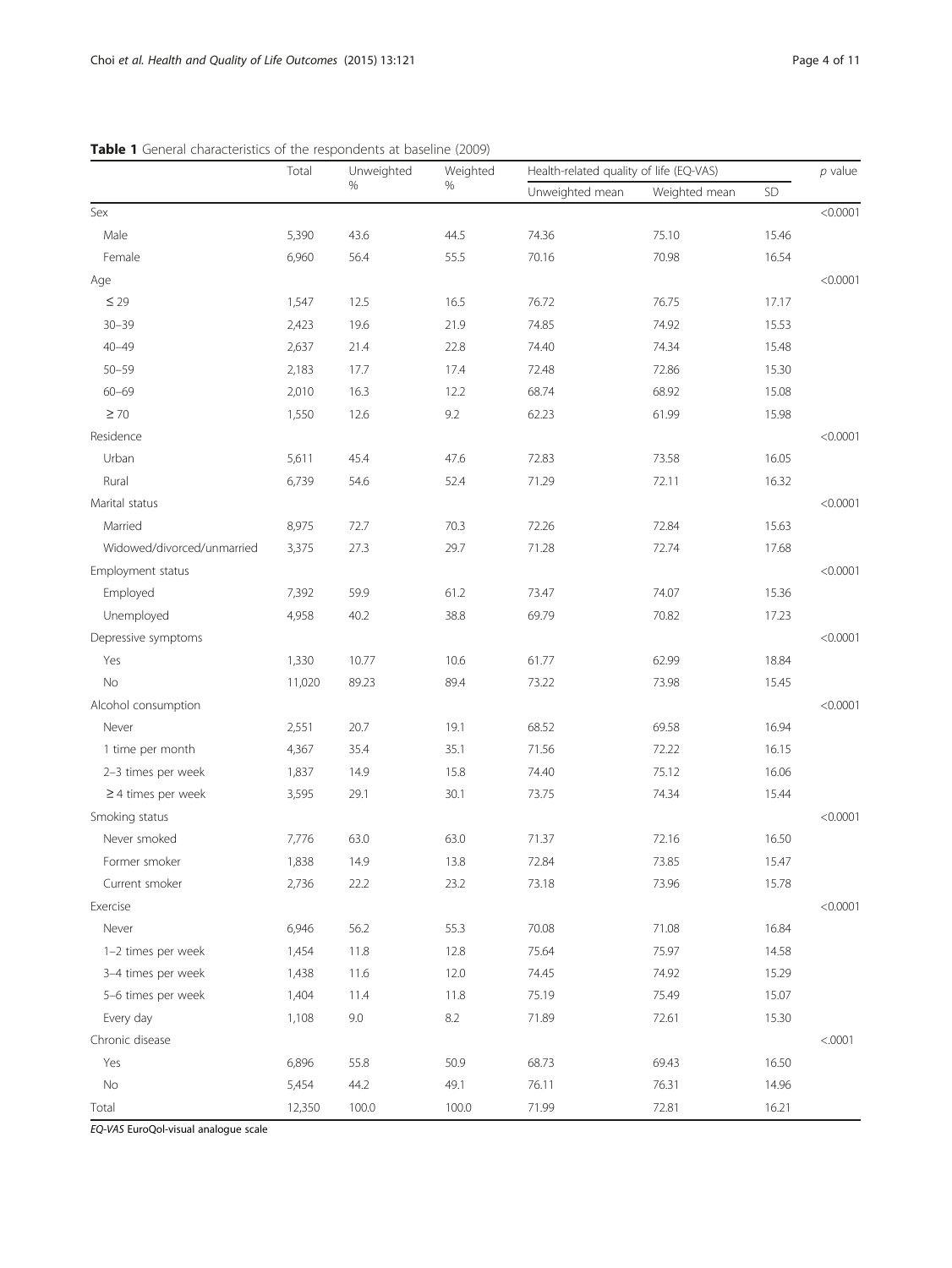|                                                      | Total  | Unweighted | Weighted | Health-related quality of life (EQ-VAS) | $p$ value     |       |          |
|------------------------------------------------------|--------|------------|----------|-----------------------------------------|---------------|-------|----------|
|                                                      |        | $\%$       | $\%$     | Unweighted Mean                         | Weighted Mean | SD    |          |
| Gap between income<br>and subjective social class    |        |            |          |                                         |               |       | < 0.0001 |
| HH                                                   | 2,263  | 18.3       | 20.2     | 76.77                                   | 77.00         | 14.28 |          |
| HM                                                   | 838    | 6.8        | 7.5      | 74.78                                   | 75.30         | 15.11 |          |
| <b>HL</b>                                            | 645    | 5.2        | 5.7      | 73.09                                   | 73.56         | 17.46 |          |
| MH                                                   | 1,493  | 12.1       | 12.6     | 75.39                                   | 75.57         | 14.99 |          |
| MM                                                   | 1,061  | 8.6        | 9.0      | 73.85                                   | 74.06         | 14.63 |          |
| ML                                                   | 1,605  | 13.0       | 13.3     | 71.74                                   | 72.34         | 16.51 |          |
| LH                                                   | 1,069  | 8.7        | 7.6      | 72.84                                   | 73.26         | 15.08 |          |
| LM                                                   | 854    | 6.9        | 6.3      | 69.79                                   | 70.52         | 15.45 |          |
| LL                                                   | 2,522  | 20.4       | 17.7     | 64.24                                   | 65.12         | 17.24 |          |
| Gap between education<br>and subjective social class |        |            |          |                                         |               |       | < 0.0001 |
| HH                                                   | 2,276  | 18.4       | 20.8     | 77.08                                   | 77.22         | 14.65 |          |
| HM                                                   | 954    | 7.7        | 9.0      | 76.18                                   | 76.44         | 14.99 |          |
| <b>HL</b>                                            | 870    | 7.0        | 8.2      | 74.03                                   | 74.44         | 16.93 |          |
| MH                                                   | 1,562  | 12.7       | 13.0     | 76.11                                   | 76.15         | 14.22 |          |
| MM                                                   | 987    | 8.0        | 8.3      | 73.38                                   | 73.41         | 14.49 |          |
| ML                                                   | 1,485  | 12.0       | 12.6     | 71.66                                   | 71.99         | 17.02 |          |
| LH                                                   | 987    | 8.0        | 6.7      | 70.77                                   | 70.99         | 14.96 |          |
| LM                                                   | 812    | 6.6        | 5.5      | 68.37                                   | 68.79         | 15.12 |          |
| LL                                                   | 2,417  | 19.6       | 15.9     | 63.50                                   | 63.93         | 16.71 |          |
| Income                                               |        |            |          |                                         |               |       | < 0.0001 |
| Low                                                  | 4,445  | 36.0       | 31.7     | 67.38                                   | 68.15         | 16.74 |          |
| Medium                                               | 4,159  | 33.7       | 34.9     | 73.59                                   | 73.95         | 15.57 |          |
| High                                                 | 3,746  | 30.3       | 33.4     | 75.69                                   | 76.03         | 15.12 |          |
| Subjective social class                              |        |            |          |                                         |               |       | < 0.0001 |
| Low                                                  | 4,772  | 38.6       | 36.8     | 67.96                                   | 69.05         | 17.44 |          |
| Medium                                               | 2,753  | 22.3       | 22.8     | 72.87                                   | 73.50         | 15.15 |          |
| High                                                 | 4,825  | 39.1       | 40.5     | 75.47                                   | 75.85         | 14.75 |          |
| Education                                            |        |            |          |                                         |               |       | < 0.0001 |
| $\leq$ Middle school                                 | 4,216  | 34.1       | 28.1     | 66.14                                   | 66.56         | 16.26 |          |
| High school                                          | 4,034  | 32.7       | 33.9     | 73.80                                   | 73.94         | 15.49 |          |
| $\geq$ College                                       | 4,100  | 33.2       | 38.0     | 76.22                                   | 76.43         | 15.28 |          |
| Total                                                | 12,350 | 100.0      | 100.0    | 71.99                                   | 72.81         | 16.21 |          |

<span id="page-4-0"></span>Table 2 Health-related quality of life according to variables of interest at baseline (2009)

EQ-VAS EuroQol-visual analogue scale, HH High–High, HM High–Medium, HL High–Low, MH Medium–High, MM Medium–Medium, ML Medium–Low, LH Low–High, LM Low–Medium, LL Low–Low

College or higher, 76.43;  $p < 0.0001$ ), and subjective social class (Low, 69.05; Medium, 73.50; High, 75.85;  $p < 0.0001$ ). Not all participants in the high income and education brackets rated their subjective class as high, and, similarly, not all participants with a low SES rated their subjective class as low.

We found that when subjective social status was rated one level below objective social status (i.e., High,

Medium, and Low income and education levels), average health-related quality of life decreased for income (HH, HM, and HL: 77.00, 75.30, and 73.56, respectively; MH, MM, and ML: 75.57, 74.06, and 72.34, respectively; and LH, LM, and LL: 73.26, 70.52, and 65.12 respectively;  $p < 0.0001$ ) and education (HH, HM, and HL: 77.22, 76.44, and 74.44, respectively; MH, MM, and ML: 76.15, 73.41, and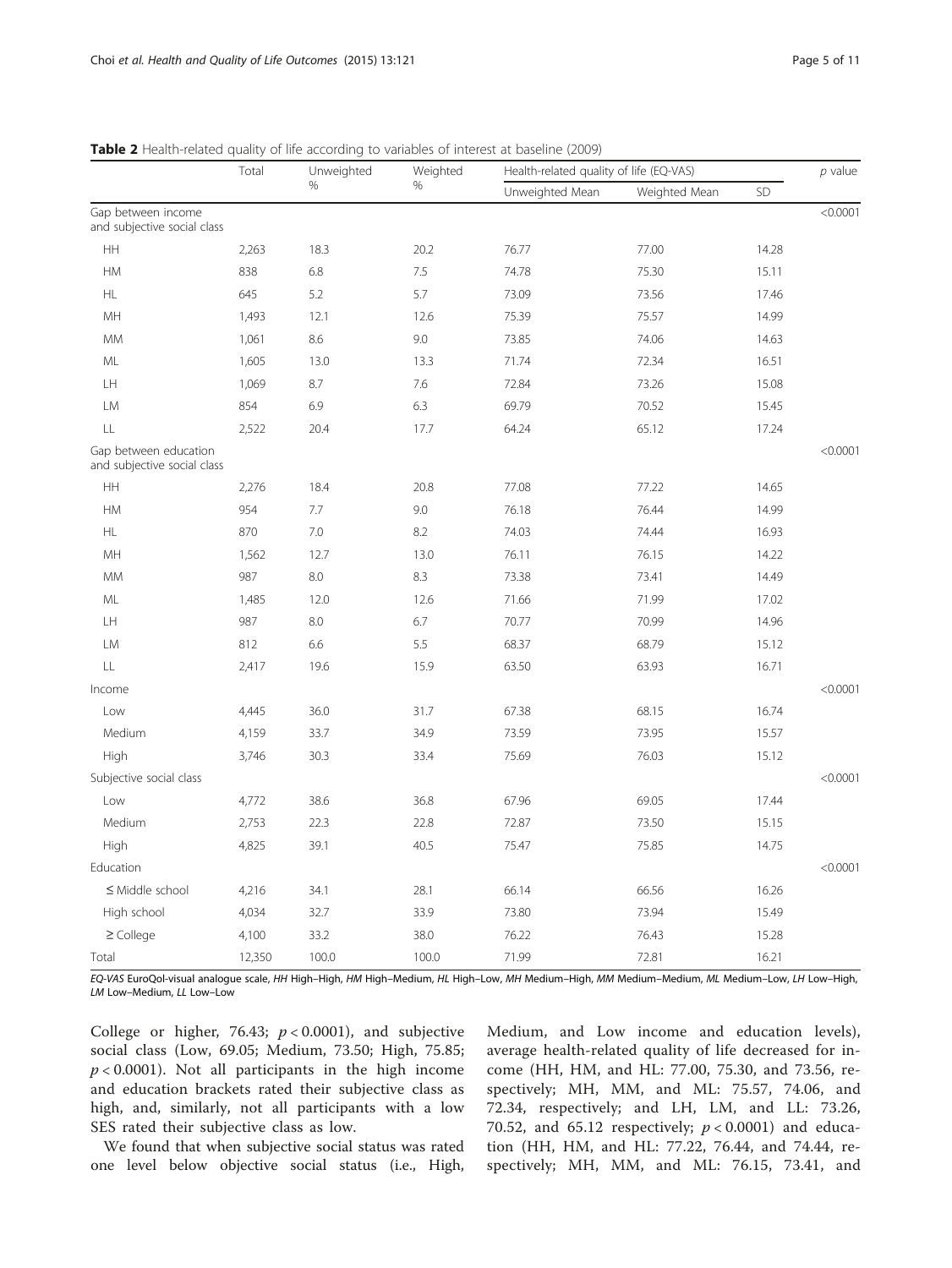71.99, respectively; and LH, LM, and LL: 70.99, 68.79, and 63.93, respectively;  $p < 0.0001$ ).

We analyzed the relationship between each social status (income, education, and subjective social class) and health-related quality of life controlling for all covariates to investigate whether low social status was associated with poor health-related quality of life (see Table 3). Table [4,](#page-6-0) Figs. [1](#page-8-0) and [2](#page-8-0) show the results of the linear mixed model analysis that assessed the effect of the gap between objective and subjective social status on health-related quality of life. After controlling for the influence of covariates, the HH group had the highest perceived health state  $(2.495, 2.776$  [ $p < 0.0001$ ] for income and education), while the LL group had the lowest perceived health state  $(-4.422, -4.849$  [ $p < 0.0001$ ] for income and education). In the objective social class dimension, we found that the difference in estimation was as follows: when household income was high, the high to low subjective social status was  $2.495$  ( $p < 0.0001$ ), 0.709  $(p = 0.112)$ , and  $-1.110$   $(p = 0.020)$ , respectively. For midlevel income the high and low subjective social status was 1.676 and −1.589, respectively ( $p$  < 0.0001 for both); and for low income the high to low subjective social status was 1.886 ( $p < 0.0001$ ), -0.012 ( $p = 0.982$ ), and -4.422  $(p < 0.0001)$  using the MM group as the reference. The results were similar for education: for the high-income level the high to low subjective social status was 2.776  $(p < 0.0001)$ , 1.698 ( $p = 0.000$ ), and  $-0.921$  ( $p < 0.047$ ), respectively; for mid-level education the high and low subjective social status was  $2.773$  ( $p < 0.0001$ ) and  $-1.292$  ( $p = 0.002$ ), respectively; and for the loweducation level the high to low subjective social

Table 3 Adjusted effect of objective and subjective social class on health-realted quality of life

|                         | Quality of life |           |          |          |          |  |  |
|-------------------------|-----------------|-----------|----------|----------|----------|--|--|
|                         | Estimate        | <b>SE</b> | 95 % CI  |          | P-value  |  |  |
| Income                  |                 |           |          |          |          |  |  |
| Low                     | $-3.3404$       | 0.2728    | $-3.875$ | $-2.806$ | < 0.0001 |  |  |
| Middle                  | $-1.4308$       | 0.2253    | $-1.872$ | $-0.989$ | < .0001  |  |  |
| High                    | ref             |           |          |          |          |  |  |
| Fducation               |                 |           |          |          |          |  |  |
| l ow                    | $-4.4015$       | 0.3285    | $-5.045$ | $-3.758$ | < 0.001  |  |  |
| Middle                  | $-1.1785$       | 0.2378    | $-1.645$ | $-0.712$ | < 0.001  |  |  |
| High                    | ref             |           |          |          |          |  |  |
| Subjective social class |                 |           |          |          |          |  |  |
| l ow                    | $-4.7276$       | 0.2228    | $-5.164$ | $-4.291$ | < 0.001  |  |  |
| Middle                  | $-1.8744$       | 0.2450    | $-2.355$ | $-1.394$ | < .0001  |  |  |
| High                    | ref             |           |          |          |          |  |  |

Adjusted for gender, age, residential region, marital status, economic activity status, depressive symptoms, alcohol consumption, smoking status, exercise, chronic disease, and year

status was 0.607 ( $p = 0.245$ ),  $-0.808$  ( $p = 0.135$ ), and  $-4.849$  $(p < 0.0001)$  using the MM group as the reference. There are almost similar trends in both male and female (Table S1, S2, Figure S1, S2, S3, and S4).

# **Discussion**

We investigated the impact of a gap between objective and subjective social class on health-related quality of life. Our finding of an association between social status (income, education, and subjective social class) and health-related quality of life was consistent with previous studies [[17](#page-9-0), [19,](#page-9-0) [49, 50\]](#page-10-0). We extended this finding by investigating the impact of the disparity between objective and subjective social status on health-related quality of life. The results revealed that the higher status is related to higher health-related quality of life, whereas the lower status is related to lower health-related quality of life. At any given objective social class (i.e., High, Medium, and Low), an individual's health-related quality of life declined with a one-level decrease in subjective social status. Education also showed a similar trend.

One of our aims was to determine whether social status, as defined by income, education, and subjective social position, was associated with health-related quality of life. Our results revealed that health-related quality of life was significantly worse in respondents with lower incomes, education levels, and perceived social status compared to those with higher SES and subjective social class ratings. These results support previous findings of an association between objective social class and healthrelated quality of life or self-rated health [\[19](#page-9-0), [49, 50\]](#page-10-0). A study found a strong association between annual household income and health-related quality of life as measured using the SF-36 [[50\]](#page-10-0). Another study found that SF-36 scores increased with better housing type and higher education level after the authors adjusted for the influence of the determinants of health-related quality of life in an urban Asian population [[49\]](#page-10-0).

The association between subjective social class and health-related quality of life (or self-rated health) has been investigated in a number of countries [[14](#page-9-0), [15, 17](#page-9-0), [21, 22](#page-10-0), [35, 36](#page-10-0)]. Goodman et al. reported that lower subjective social status and changes in subjective social status predicted poor self-rated health [\[21](#page-10-0)]. Moreover, a study of elderly people in Taiwan found that lower subjective social status predicted decline in health beyond that accounted for by objective indicators of SES. The effect was significantly reduced in all health outcomes compared to in controls [[14\]](#page-9-0). Another study reported that after household income was adjusted, subjective social status was significantly associated with self-rated health among White and Chinese American pregnant women [\[36\]](#page-10-0).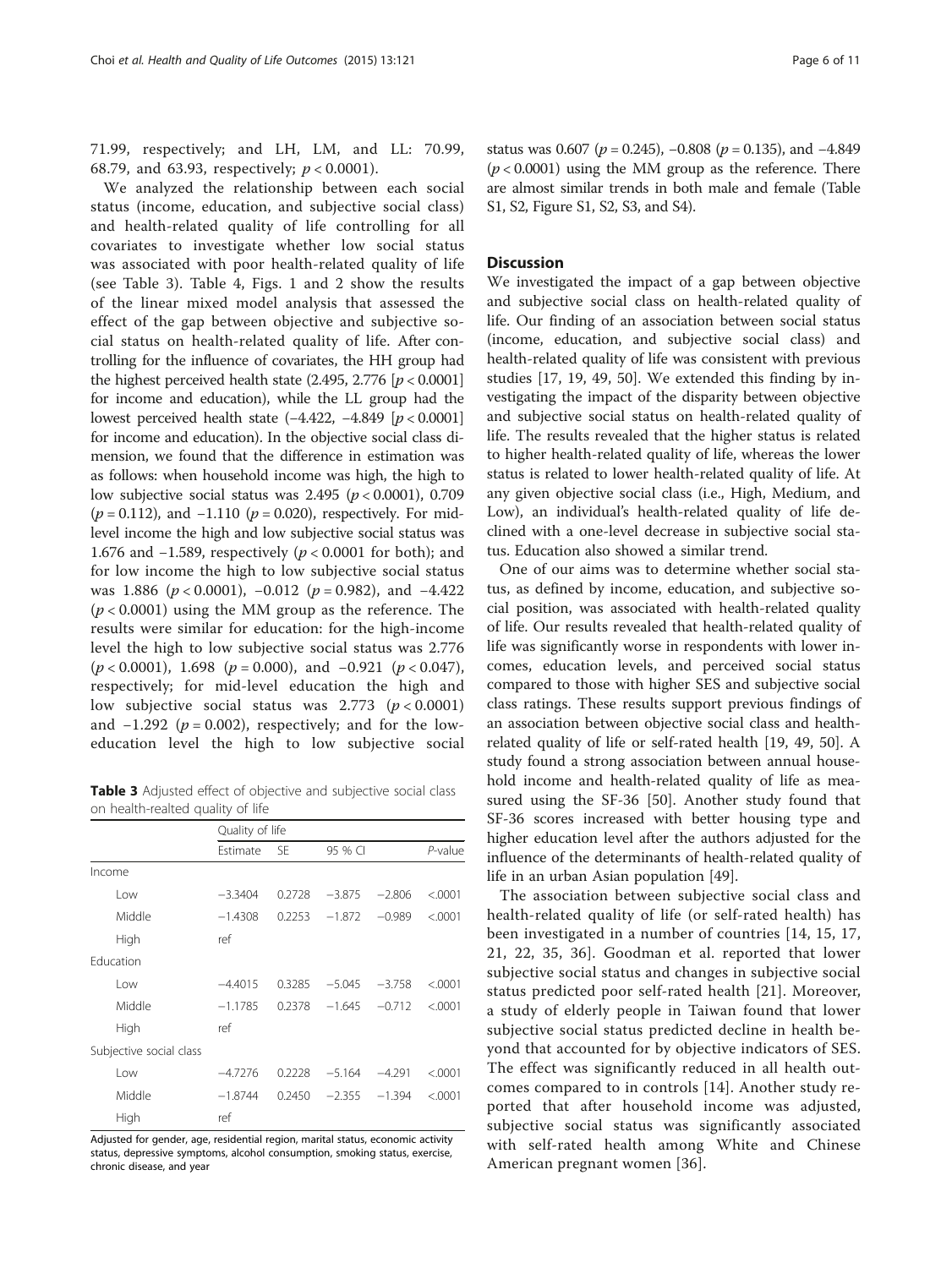<span id="page-6-0"></span>

|                                                   | Household income |       |          |          | Education |          |               |          |          |            |
|---------------------------------------------------|------------------|-------|----------|----------|-----------|----------|---------------|----------|----------|------------|
|                                                   | Estimate         | SE    | 95 % CI  |          | P-value   | Estimate | $\mathsf{SE}$ | 95 % CI  |          | $P$ -value |
| Gap between Income and<br>Subjective Social Class |                  |       |          |          |           |          |               |          |          |            |
| <b>HH</b>                                         | 2.495            | 0.369 | 1.772    | 3.218    | < .0001   | 2.776    | 0.390         | 2.011    | 3.540    | < .0001    |
| HM                                                | 0.709            | 0.446 | $-0.165$ | 1.583    | 0.112     | 1.698    | 0.456         | 0.805    | 2.591    | 0.000      |
| $\mathsf{HL}$                                     | $-1.100$         | 0.472 | $-2.025$ | $-0.175$ | 0.020     | $-0.921$ | 0.463         | $-1.828$ | $-0.014$ | 0.047      |
| $\mathsf{MH}$                                     | 1.676            | 0.411 | 0.870    | 2.482    | < .0001   | 2.773    | 0.417         | 1.955    | 3.590    | < .0001    |
| <b>MM</b>                                         | ref              |       |          |          |           | ref      |               |          |          |            |
| $ML$                                              | $-1.589$         | 0.400 | $-2.373$ | $-0.804$ | < .0001   | $-1.292$ | 0.418         | $-2.111$ | $-0.473$ | 0.002      |
| $\mathsf{L}\mathsf{H}$                            | 1.886            | 0.495 | 0.916    | 2.856    | 0.000     | 0.607    | 0.521         | $-0.415$ | 1.629    | 0.245      |
| <b>LM</b>                                         | $-0.012$         | 0.517 | $-1.025$ | 1.001    | 0.982     | $-0.808$ | 0.540         | $-1.867$ | 0.251    | 0.135      |
| $\mathsf{LL}$                                     | $-4.422$         | 0.408 | $-5.221$ | $-3.623$ | < .0001   | $-4.849$ | 0.441         | $-5.714$ | $-3.984$ | < .0001    |
| Gender                                            |                  |       |          |          |           |          |               |          |          |            |
| Male                                              | ref              |       |          |          |           | ref      |               |          |          |            |
| Female                                            | $-2.572$         | 0.289 | $-3.139$ | $-2.005$ | < .0001   | $-2.213$ | 0.292         | $-2.785$ | $-1.640$ | < .0001    |
| Age                                               |                  |       |          |          |           |          |               |          |          |            |
| $\leq$ 29                                         | 7.960            | 0.471 | 7.037    | 8.884    | < .0001   | 6.631    | 0.507         | 5.638    | 7.624    | < .0001    |
| 30-39                                             | 6.692            | 0.428 | 5.853    | 7.531    | < .0001   | 5.416    | 0.461         | 4.513    | 6.319    | < .0001    |
| 40-49                                             | 6.586            | 0.419 | 5.764    | 7.407    | < .0001   | 5.586    | 0.440         | 4.724    | 6.449    | < .0001    |
| 50-59                                             | 5.742            | 0.414 | 4.932    | 6.553    | < .0001   | 5.602    | 0.410         | 4.799    | 6.405    | < .0001    |
| 60-69                                             | 4.284            | 0.415 | 3.470    | 5.098    | < .0001   | 4.310    | 0.414         | 3.497    | 5.122    | < .0001    |
| $\geq 70$                                         | 1.000            |       |          |          |           | 1.000    |               |          |          |            |
| Residential region                                |                  |       |          |          |           |          |               |          |          |            |
| Urban                                             | ref              |       |          |          |           | ref      |               |          |          |            |
| Rural                                             | $-0.565$         | 0.190 | $-0.937$ | $-0.193$ | 0.003     | $-0.536$ | 0.190         | $-0.908$ | $-0.164$ | 0.005      |
| Marital status                                    |                  |       |          |          |           |          |               |          |          |            |
| Married                                           | ref              |       |          |          |           | ref      |               |          |          |            |
| Single                                            | $-0.016$         | 0.256 | $-0.519$ | 0.486    | 0.949     | $-0.036$ | 0.256         | $-0.538$ | 0.467    | 0.890      |
| Economic activity status                          |                  |       |          |          |           |          |               |          |          |            |
| Yes                                               | ref              |       |          |          |           | ref      |               |          |          |            |
| No                                                | $-0.556$         | 0.216 | $-0.979$ | $-0.133$ | 0.010     | $-0.899$ | 0.214         | $-1.319$ | $-0.480$ | < .0001    |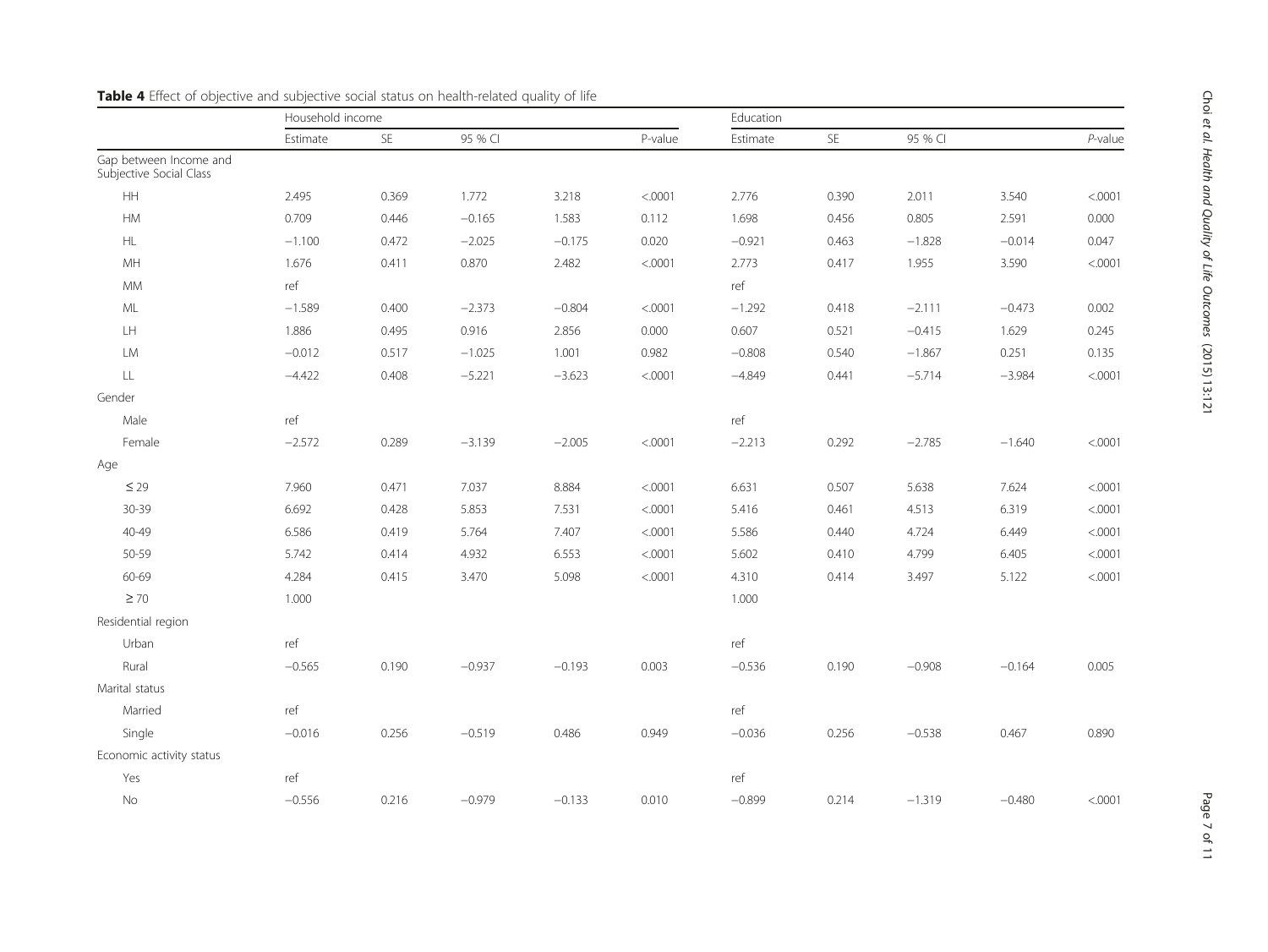| Depressive symptom      |          |       |           |          |         |          |       |           |          |         |
|-------------------------|----------|-------|-----------|----------|---------|----------|-------|-----------|----------|---------|
| Yes                     | $-9.607$ | 0.329 | $-10.252$ | $-8.963$ | < .0001 | $-9.651$ | 0.328 | $-10.295$ | $-9.007$ | < .0001 |
| No                      | ref      |       |           |          |         | ref      |       |           |          |         |
| Alcohol consumption     |          |       |           |          |         |          |       |           |          |         |
| Never                   | 1.000    |       |           |          |         | 1.000    |       |           |          |         |
| 1 times per month       | 0.311    | 0.270 | $-0.218$  | 0.839    | 0.249   | 0.344    | 0.270 | $-0.185$  | 0.872    | 0.202   |
| 2-3 times per week      | 0.552    | 0.341 | $-0.116$  | 1.219    | 0.105   | 0.630    | 0.340 | $-0.036$  | 1.297    | 0.064   |
| $\geq$ 1 times per week | 0.018    | 0.304 | $-0.577$  | 0.613    | 0.953   | 0.122    | 0.303 | $-0.472$  | 0.717    | 0.687   |
| Smoking status          |          |       |           |          |         |          |       |           |          |         |
| Never smoker            | ref      |       |           |          |         | ref      |       |           |          |         |
| Former smoker           | 0.465    | 0.356 | $-0.234$  | 1.163    | 0.193   | 0.329    | 0.357 | $-0.370$  | 1.028    | 0.356   |
| Current smoker          | $-1.547$ | 0.321 | $-2.175$  | $-0.918$ | < .0001 | $-1.562$ | 0.321 | $-2.190$  | $-0.933$ | < .0001 |
| Exercise                |          |       |           |          |         |          |       |           |          |         |
| Never                   | ref      |       |           |          |         | ref      |       |           |          |         |
| 1-2 times per week      | 1.691    | 0.289 | 1.125     | 2.257    | < .0001 | 1.605    | 0.290 | 1.038     | 2.172    | < .0001 |
| 3-4 times per week      | 2.497    | 0.298 | 1.913     | 3.081    | < .0001 | 2.444    | 0.298 | 1.861     | 3.028    | < .0001 |
| 5-6 times per week      | 2.839    | 0.318 | 2.216     | 3.462    | < .0001 | 2.889    | 0.318 | 2.266     | 3.511    | < .0001 |
| Everyday                | 1.700    | 0.395 | 0.927     | 2.474    | < .0001 | 1.758    | 0.395 | 0.985     | 2.532    | < .0001 |
| Chronic disease         |          |       |           |          |         |          |       |           |          |         |
| Yes                     | $-3.304$ | 0.220 | $-3.736$  | $-2.873$ | < .0001 | $-3.235$ | 0.221 | $-3.668$  | $-2.803$ | < .0001 |
| $\rm No$                | ref      |       |           |          |         | ref      |       |           |          |         |
| Year                    |          |       |           |          |         |          |       |           |          |         |
| 2009                    | 1.657    | 0.190 | 1.285     | 2.029    | < .0001 | 1.607    | 0.189 | 1.237     | 1.977    | < .0001 |
| 2011                    | ref      |       |           |          |         | ref      |       |           |          |         |

| Table 4 Effect of objective and subjective social status on health-related quality of life (Continued) |  |
|--------------------------------------------------------------------------------------------------------|--|
|--------------------------------------------------------------------------------------------------------|--|

HH High–High, HM High–Medium, HL High–Low, MH Medium–High, MM Medium–Medium, ML Medium–Low, LH Low–High, LM Low–Medium, LL Low–Low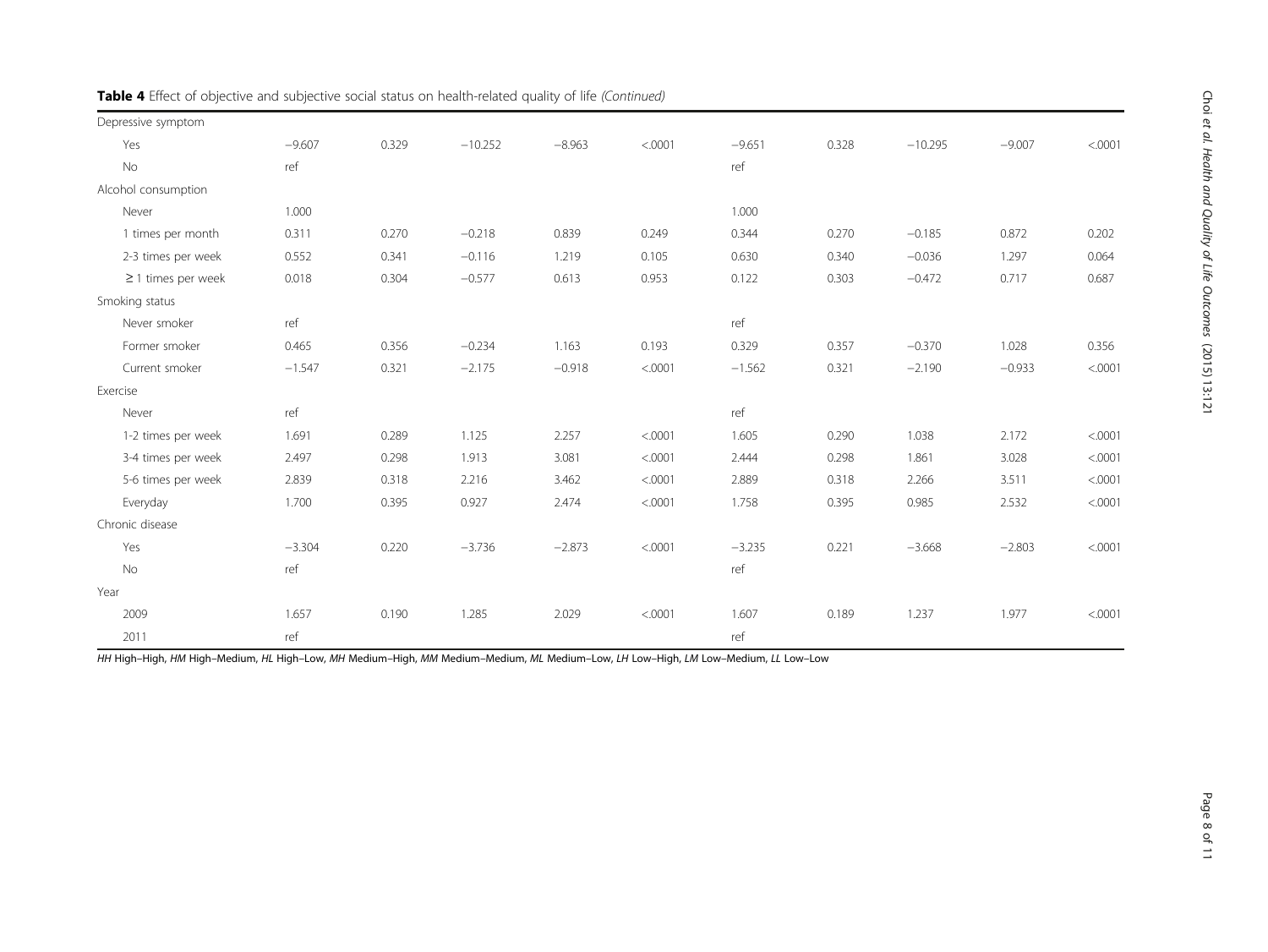<span id="page-8-0"></span>

Our main results reveal that gaps between objective and subjective social status were significantly associated with health-related quality life. Although previous studies have shown that subjective social status, typically measured by asking respondents to assess their social status relative to others, was correlated with objective social strata, including income and education [[10](#page-9-0), [11](#page-9-0), [36, 37](#page-10-0)], such studies have not investigated the perceived social status of respondents with high objective social status. To further explore the impact of the disparity between objective and perceived social status, we placed respondents into nine gap categories according to the difference between their objective and subjective social class. We found that health-related quality of life decreased as subjective social class decreased in individuals who reported a high (middle or low) objective social class (Figs. 1 and 2).

Based on existing literature, two psychosocial mechanisms may explain the gap between objective and subjective social class on health outcome. First, people with lower subjective social status are more likely to perceive economic strain, insufficiency, and financial insecurity regarding the future [[17\]](#page-9-0). These unfavorable perceptions may increase anxiety and the sense of vulnerability, leading to adverse health consequences [\[10](#page-9-0)]. Second, we may explain why the gap between objective and subjective social class may occur through the reference group theory and how the gap may affect health. People, by comparing themselves with others, feel that their socioeconomic status is insufficient for participation in the lifestyles or norms (e.g., healthy lifestyles or behaviors) of their peer group; and consequently, their health is affected [\[51](#page-10-0)]. Moreover, a study indicated that a person's perception of his or her SES may play a crucial role in mediating the relationship between objective class (e.g., education or occupation) and various health outcomes [[17\]](#page-9-0). Indeed, our results show that not all participants with high incomes and educational attainment reported a high health-related quality of life, just as not all

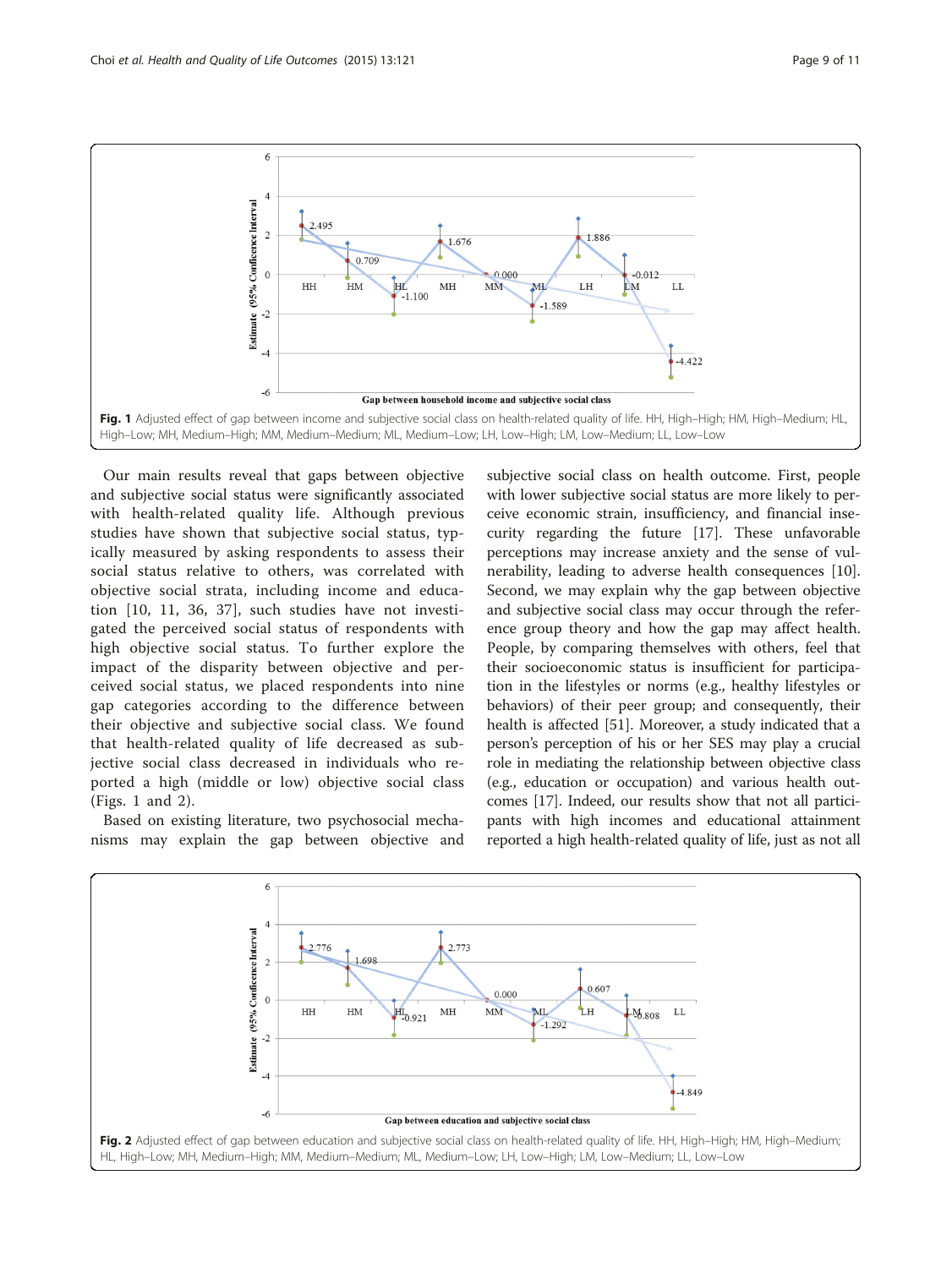<span id="page-9-0"></span>participants with low incomes and education levels reported a poor health-related quality of life. In other words, individuals who rated themselves as having a high social status did not always perceive their health state as high. These findings indicate that further evidence for the importance of subjective social status for health-related quality of life.

Our study has several limitations. First, although the instrument we used to measure health-related quality of life is widely accepted as a valid and reliable scale [\[45](#page-10-0)], the subjective nature of the questionnaire may have introduced bias into the study. Future studies should use objective health outcome variables (i.e., clinical measurements of health) rather than a single questionnaire to assess health-related quality of life. Second, our analysis was limited to two time points owing to the absence of data. Future studies should investigate over a longer time period. Despite these limitations, our study has novel implication. Our results are generalizable to the wider Korean population because we used data from a large, nationally representative, longitudinal survey.

## Conclusion

Several previous studies have established the relationship between the effects of SES on health outcomes and health-related quality of life. However, we found that the higher social class is related to the higher health-related quality of life and health-related quality of life varies according to perceived social status at the same level of objective social class. Thus, socioeconomic inequalities should be taken into account using multidimensional measurement tools rather than a single measure when designing health interventions.

# Additional file

[Additional file 1:](http://www.hqlo.com/content/supplementary/s12955-015-0319-0-s1.doc) Table S1. Adjusted effect of income and subjective social status on health-related quality of life according to sex. Table S2. Adjusted effect of education and subjective social status on health-related quality of life according to sex. Figure S1. Adjusted effect of income and subjective social status on health-related quality of life in male. Figure S2. Adjusted effect of income and subjective social status on health-related quality of life in female. Figure S3. Adjusted effect of education and subjective social status on health-related quality of life in male. Figure S4. Adjusted effect of education and subjective social status on health-related quality of life in female. (DOC 254 kb)

#### Abbreviations

AIMS: The Arthritis Impact Measurement Scale; EQ-VAS: The Euroqol visual analogue scale; EQ-5D: The five dimensions of the EuroQoL questionnaire; FACT-L: The Functional Assessment of Cancer Therapy-Lung; HRQoL: Health-related quality of life; NHP: The Nottingham Health Profile; SCI-QL 23: The Spinal Cord Injury Quality of Life Questionnaire 23; SES: Socioeconomic status; SF-36: The Short-Form Health Survey.

#### Competing interests

The authors declare that they have no competing interests.

#### Authors' contributions

YC (the first author) and JHK(the corresponding author) have directly participated in the planning, execution, and analysis of the study. ECP provided assistance for the analysis of the study and intellectual input to the development of the manuscript. All authors read and approved the final manuscript.

#### Author details

<sup>1</sup>Department of Public Health, Graduate School, Yonsei University, 50 Yonsei-ro, Seodaemun-gu, Seoul 120-752, South Korea. <sup>2</sup>Department of Preventive Medicine, College of Medicine, Yonsei University, 50 Yonsei-ro, Seodaemun-gu, Seoul 120-752, South Korea. <sup>3</sup>Institute of Health Services Research, College of Medicine, Yonsei University, 50 Yonsei-ro, Seodaemun-gu, Seoul 120-752, South Korea.

## Received: 4 January 2015 Accepted: 30 July 2015 Published online: 08 August 2015

#### References

- 1. Adler NE, Rehkopf DH. US disparities in health: descriptions, causes, and mechanisms. Annu Rev Public Health. 2008;29:235–52.
- 2. Haan MN, Kaplan GA, Syme SL. Socioeconomic status and health: old observations and new thoughts. In: Bunker JP, Gomby DS, Kehrer BH, editors. Pathways to health: The role of social factors. Menlo Park, CA: The Henry J. Kaiser Family Foundation; 1989. p. 176–233.
- 3. Marmot MG, Kogevinas M, Elston MA. Social/economic status and disease. Annu Rev Public Health. 1987;8:111–35.
- 4. Dalstra JA, Kunst AE, Borrell C, Breeze E, Cambois E, Costa G, et al. Socioeconomic differences in the prevalence of common chronic diseases: an overview of eight European countries. Int J Epidemiol. 2005;34(2):316–26.
- 5. Huisman M, Kunst AE, Bopp M, Borgan JK, Borrell C, Costa G, et al. Educational inequalities in cause-specific mortality in middle-aged and older men and women in eight western European populations. Lancet. 2005;365(9458):493–500.
- 6. Mackenbach JP, Kunst AE, Cavelaars AE, Groenhof F, Geurts JJ. Socioeconomic inequalities in morbidity and mortality in western Europe. Lancet. 1997;349(9066):1655–9.
- 7. Marmot MG, Bosma H, Hemingway H, Brunner E, Stansfeld S. Contribution of job control and other risk factors to social variations in coronary heart disease incidence. Lancet. 1997;350(9073):235–9.
- 8. Sobal J, Stunkard AJ. Socioeconomic status and obesity: a review of the literature. Psychol bull. 1989;105(2):260.
- 9. Jackman MR, Jackman RW. An interpretation of the relation between objective and subjective social status. Am Sociol Rev. 1973;38(5):569–82.
- 10. Singh-Manoux A, Adler NE, Marmot MG. Subjective social status: its determinants and its association with measures of ill-health in the Whitehall II study. Soc Sci Med. 2003;56(6):1321–33.
- 11. Singh-Manoux A, Marmot MG, Adler NE. Does subjective social status predict health and change in health status better than objective status? Psychosom Med. 2005;67(5):855–61.
- 12. Cohen S, Alper CM, Doyle WJ, Adler N, Treanor JJ, Turner RB. Objective and subjective socioeconomic status and susceptibility to the common cold. Health Psychol. 2008;27(2):268.
- 13. Goodman E, Adler NE, Daniels SR, Morrison JA, Slap GB, Dolan LM. Impact of objective and subjective social status on obesity in a biracial cohort of adolescents. Obesity Research. 2003;11(8):1018–26.
- 14. Collins AL, Goldman N. Perceived social position and health in older adults in Taiwan. Soc Sci Med. 2008;66(3):536–44.
- 15. Franzini L, Fernandez-Esquer ME. The association of subjective social status and health in low-income Mexican-origin individuals in Texas. Soc Sci Med. 2006;63(3):788–804.
- 16. Leu J, Yen IH, Gansky SA, Walton E, Adler NE, Takeuchi DT. The association between subjective social status and mental health among Asian immigrants: Investigating the influence of age at immigration. Soc Sci Med. 2008;66(5):1152–64.
- 17. Demakakos P, Nazroo J, Breeze E, Marmot M. Socioeconomic status and health: the role of subjective social status. Soc Sci Med. 2008;67(2):330–40.
- 18. Wright CE, Steptoe A. Subjective socioeconomic position, gender and cortisol responses to waking in an elderly population. Psychoneuroendocrinology. 2005;30(6):582–90.
- 19. Kondo N, Kawachi I, Subramanian S, Takeda Y, Yamagata Z. Do social comparisons explain the association between income inequality and